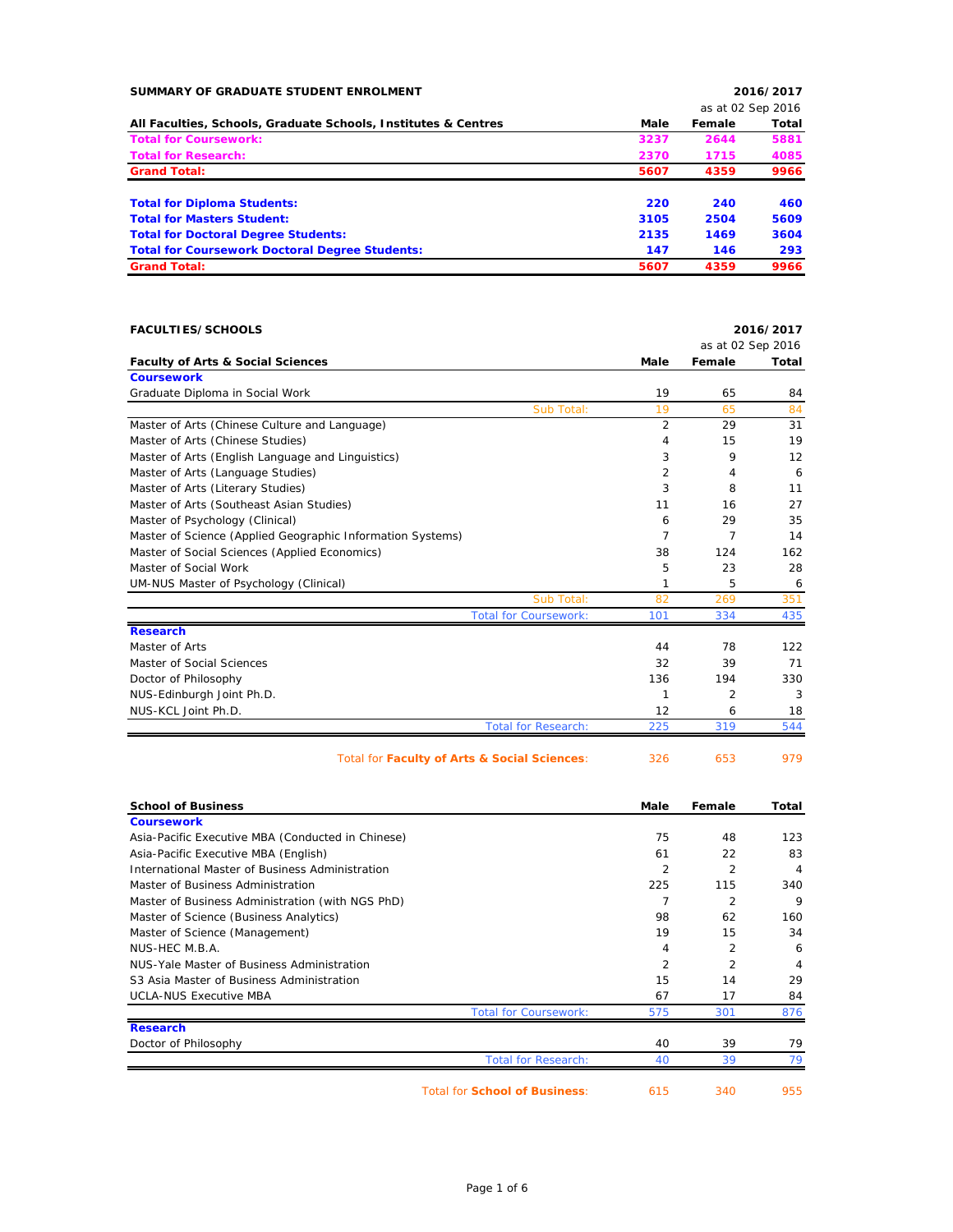| <b>School of Computing</b>                                | Male           | Female         | Total        |
|-----------------------------------------------------------|----------------|----------------|--------------|
| <b>Coursework</b>                                         |                |                |              |
| Master of Computing                                       | 175            | 72             | 247          |
| <b>Total for Coursework:</b>                              | 175            | 72             | 247          |
| <b>Research</b>                                           |                |                |              |
| Master of Science                                         | 10             | 3              | 13           |
| Doctor of Philosophy                                      | 165            | 75             | 240          |
| NUS-IITB Joint Ph.D.                                      | 0              | 0              | 0            |
| <b>Total for Research:</b>                                | 175            | 78             | 253          |
| Total for School of Computing:                            | 350            | 150            | 500          |
| <b>Faculty of Dentistry</b>                               | Male           | Female         | Total        |
| <b>Coursework</b>                                         |                |                |              |
| Graduate Diploma in Dental Implantology                   | 2              | 4              | 6            |
| Sub Total:                                                | $\overline{2}$ | $\overline{4}$ | 6            |
| Master of Dental Surgery (Endodontics)                    | $\mathbf{1}$   | 7              | 8            |
| Master of Dental Surgery (Oral & Maxillofacial Surgery)   | 6              | $\overline{2}$ | 8            |
| Master of Dental Surgery (Orthodontics)                   | 5              | 13             | 18           |
| Master of Dental Surgery (Paediatric Dentistry)           | 0              | 6              | 6            |
| Master of Dental Surgery (Periodontology)                 | 3              | 3              | 6            |
| Master of Dental Surgery (Prosthodontics)                 | 2              | 7              | 9            |
| Sub Total:                                                | 17             | 38             | 55           |
| <b>Total for Coursework:</b>                              | 19             | 42             | 61           |
| <b>Research</b>                                           |                |                |              |
| Master of Science                                         | 2              | 4              | 6            |
| Doctor of Philosophy                                      | 7              | 12             | 19           |
| <b>Total for Research:</b>                                | 9              | 16             | 25           |
| <b>Total for Faculty of Dentistry:</b>                    | 28             | 58             | 86           |
| <b>School of Design &amp; Environment</b>                 | Male           | Female         | Total        |
| <b>Coursework</b>                                         |                |                |              |
| Master of Architecture                                    | 85             | 67             | 152          |
| Master of Arts (Urban Design)                             | 8              | 18             | 26           |
| Master of Landscape Architecture                          | 4              | 15             | 19           |
| Master of Science (Building Performance & Sustainability) | 17             | 13             | 30           |
| Master of Science (Environmental Management)              | 25             | 31             | 56           |
| Master of Science (Integrated Sustainable Design)         | 11             | 14             | 25           |
| Master of Science (Project Management)                    | 50             | 31             | 81           |
| Master of Science (Real Estate)                           | 24             | 22             | 46           |
| Master of Urban Planning                                  | 12             | 21             | 33           |
| <b>Total for Coursework:</b>                              | 236            | 232            | 468          |
| <b>Research</b>                                           |                |                |              |
| Master of Arts (Architecture)                             | 3              | 4              | 7            |
| Master of Arts (Industrial Design)                        | 1              | 2              | 3            |
| Master of Science (Building)                              | 0              | 1              | $\mathbf{1}$ |
| Master of Science (Real Estate and Urban Economics)       | 0              | $\mathbf{1}$   | $\mathbf{1}$ |
| Doctor of Philosophy                                      | 53             | 42             | 95           |
| <b>Total for Research:</b>                                | 57             | 50             | 107          |
|                                                           |                |                |              |

Total for **School of Design & Environment**: 293 282 575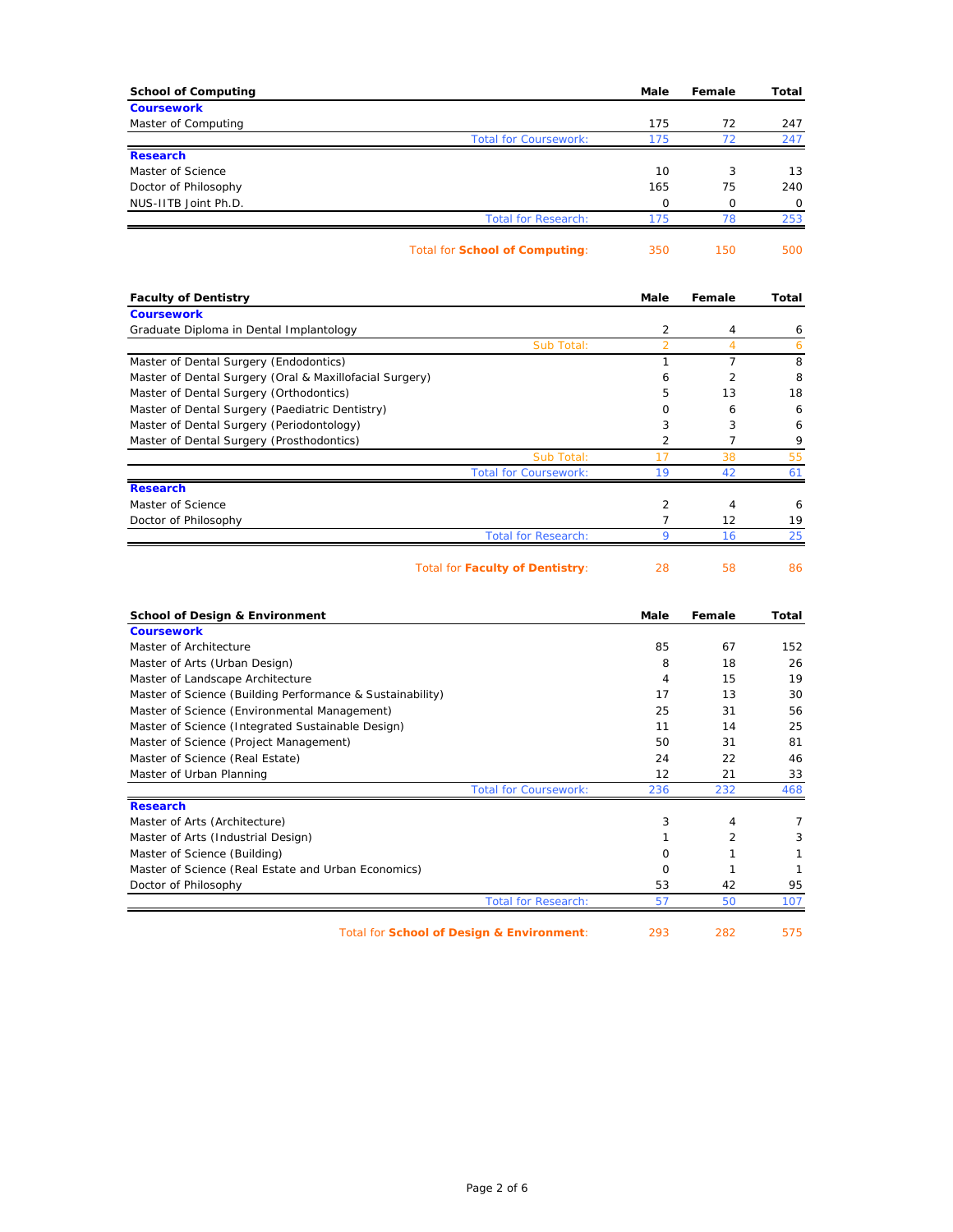| <b>Faculty of Engineering</b>                                 | <b>Male</b> | Female   | Total |
|---------------------------------------------------------------|-------------|----------|-------|
| <b>Coursework</b>                                             |             |          |       |
| M.Sc (Hydraulic Engrg & Water Resources Mgmt)                 | 16          | 11       | 27    |
| Master of Science (Chemical Engineering)                      | 39          | 24       | 63    |
| Master of Science (Civil Engineering)                         | 92          | 33       | 125   |
| Master of Science (Electrical Engineering)                    | 153         | 59       | 212   |
| Master of Science (Environmental Engineering)                 | 18          | 37       | 55    |
| Master of Science (Geotechnical Engineering)                  | 20          | 16       | 36    |
| Master of Science (Industrial and Systems Engineering)        | 114         | 78       | 192   |
| Master of Science (Intellectual Property Management)          | 6           | 15       | 21    |
| Master of Science (Management of Technology)                  | 87          | 49       | 136   |
| Master of Science (Materials Science and Engineering)         | 22          | 24       | 46    |
| Master of Science (Mechanical Engineering)                    | 102         | 21       | 123   |
| Master of Science (Offshore Technology)                       | 41          | 10       | 51    |
| Master of Science (Safety, Health & Environmental Technology) | 48          | 37       | 85    |
| Master of Science (Supply Chain Management)                   | 47          | 87       | 134   |
| Master of Science (Systems Design and Management)             | 21          | 19       | 40    |
| Master of Science (Transportation Systems and Management)     | 16          | 18       | 34    |
| <b>Total for Coursework:</b>                                  | 842         | 538      | 1380  |
| <b>Research</b>                                               |             |          |       |
| Master of Engineering                                         | 86          | 46       | 132   |
| Doctor of Philosophy                                          | 701         | 286      | 987   |
| NUS-ICL Joint Ph.D. (FoE)                                     | 3           | 1        | 4     |
| NUS-IITB Joint Ph.D.                                          | 1           | 0        | 1     |
| NUS-IITM Joint Ph.D.                                          | 1           | 0        | 1     |
| NUS-SUTD Joint Ph.D.                                          | 1           | $\Omega$ | 1     |
| NUS-TU/E Joint Ph.D.                                          | 1           | 0        | 1     |
| <b>Total for Research:</b>                                    | 794         | 333      | 1127  |
| Total for Faculty of Engineering:                             | 1636        | 871      | 2507  |
|                                                               |             |          |       |

| <b>Faculty of Law</b>                                   | Male     | Female   | Total |
|---------------------------------------------------------|----------|----------|-------|
| <b>Coursework</b>                                       |          |          |       |
| Graduate Diploma in Maritime & Arbitration              | 10       |          | 17    |
| Sub Total:                                              | 10       |          | 17    |
| Master of Laws                                          | 7        | 12       | 19    |
| Master of Laws (Asian Legal Studies)                    |          | $\Omega$ |       |
| Master of Laws (Corporate & Financial Services Law)     | 10       | 17       | 27    |
| Master of Laws (Intellectual Property & Technology Law) | $\Omega$ | 4        | 4     |
| Master of Laws (International & Comparative Law)        |          | 6        | 7     |
| Master of Laws (International Business Law)             | 7        | 23       | 30    |
| Master of Laws (Maritime Law)                           | 5        | 5        | 10    |
| Sub Total:                                              | 36       | 69       | 105   |
| <b>Total for Coursework:</b>                            | 46       | 76       | 122   |
| <b>Research</b>                                         |          |          |       |
| Doctor of Philosophy                                    | 9        | 6        | 15    |
| <b>Total for Research:</b>                              | 9        | 6        | 15    |
| Total for Faculty of Law:                               | 55       | 82       | 137   |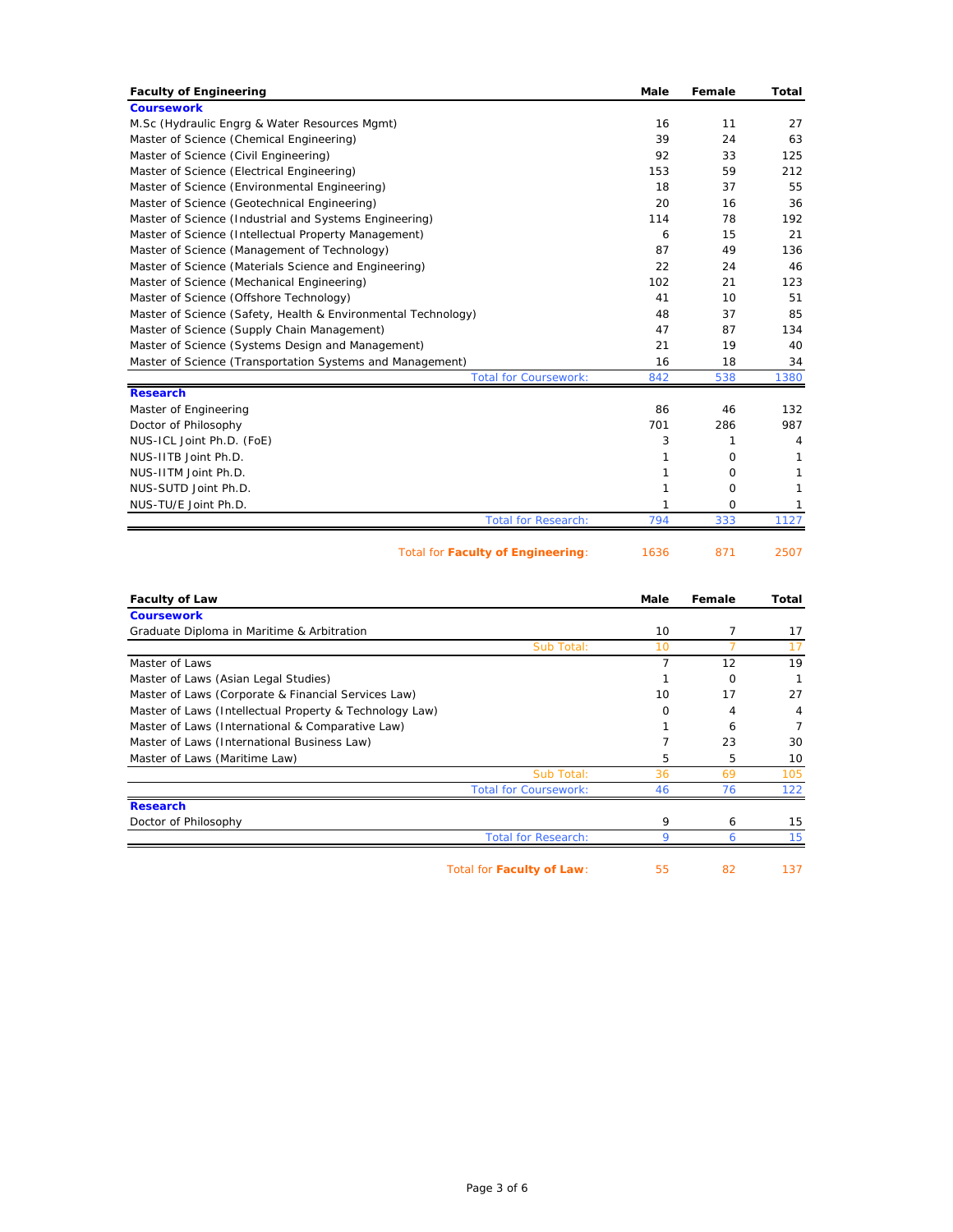| Lee Kuan Yew School of Public Policy                                    | Male           | Female   | Total    |
|-------------------------------------------------------------------------|----------------|----------|----------|
| <b>Coursework</b>                                                       |                |          |          |
| Master in Public Administration                                         | 22             | 37       | 59       |
| Master in Public Administration and Management                          | 37             | 23       | 60       |
| Master in Public Management                                             | 15             | 6        | 21       |
| Master in Public Policy                                                 | 73             | 81       | 154      |
| <b>Total for Coursework:</b>                                            | 147            | 147      | 294      |
| <b>Research</b>                                                         |                |          |          |
| Doctor of Philosophy                                                    | 20<br>20       | 24<br>24 | 44       |
| <b>Total for Research:</b>                                              |                |          | 44       |
| Total for Lee Kuan Yew School of Public Policy:                         | 167            | 171      | 338      |
| Saw Swee Hock School of Public Health                                   | Male           | Female   | Total    |
| <b>Coursework</b>                                                       |                |          |          |
| Graduate Diploma in Applied Epidemiology                                | 0              | 5        | 5        |
| Sub Total:                                                              | $\circ$        | 5        | 5        |
| Master of Public Health                                                 | 32             | 42       | 74       |
| Sub Total:                                                              | 32             | 42       | 74       |
| <b>Total for Coursework:</b>                                            | 32             | 47       | 79       |
| <b>Research</b><br>Master of Science                                    | 2              | 5        | 7        |
| Doctor of Philosophy                                                    | 12             | 43       | 55       |
| <b>Total for Research:</b>                                              | 14             | 48       | 62       |
| <b>Faculty of Science</b>                                               | Male           | Female   | Total    |
| <b>Coursework</b>                                                       |                |          |          |
| Joint Master of Science in Industrial Chemistry                         | 22             | 14       | 36       |
| Master of Science (Applied Physics)                                     | 14             | 6        | 20       |
| Master of Science (Chemistry)                                           | 27             | 29       | 56       |
| Master of Science in Financial Engineering                              | 142            | 126      | 268      |
| Master of Science (Mathematics)                                         | 22             | 6        | 28       |
| Master of Science (Pharmaceutical Sciences and Technology)              | 8<br>8         | 13       | 21       |
| Master of Science (Physics)<br>Master of Science (Quantitative Finance) | 28             | 2<br>40  | 10<br>68 |
| Master of Science (Statistics)                                          | 53             | 79       | 132      |
| NUS-ANU Master of Science (Science Communication)                       | 14             | 13       | 27       |
| Doctor of Pharmacy                                                      | 2              | 20       | 22       |
| <b>Total for Coursework:</b>                                            | 340            | 348      | 688      |
| <b>Research</b>                                                         |                |          |          |
| Master of Science                                                       | 38             | 32       | 70       |
| Doctor of Philosophy                                                    | 452            | 304      | 756      |
| NUS-HUJ Joint Ph.D.                                                     | 1              | 1        | 2        |
| NUS-ICL Joint Ph.D. (FoS)                                               | $\overline{7}$ | 3        | 10       |
| NUS-IITB Joint Ph.D.                                                    | 1              | 0        | 1        |
| NUS-IITK Joint Ph.D.                                                    | 0              | 0        |          |
| NUS-KCL Joint Ph.D.                                                     | 1              | 2        | 3        |
| Ph.D. in Mechanobiology (FoS)                                           | 8              | 10       | 18       |
| <b>Total for Research:</b>                                              | 509            | 352      | 861      |
|                                                                         |                |          |          |

Total for **Faculty of Science**: 849 700 1549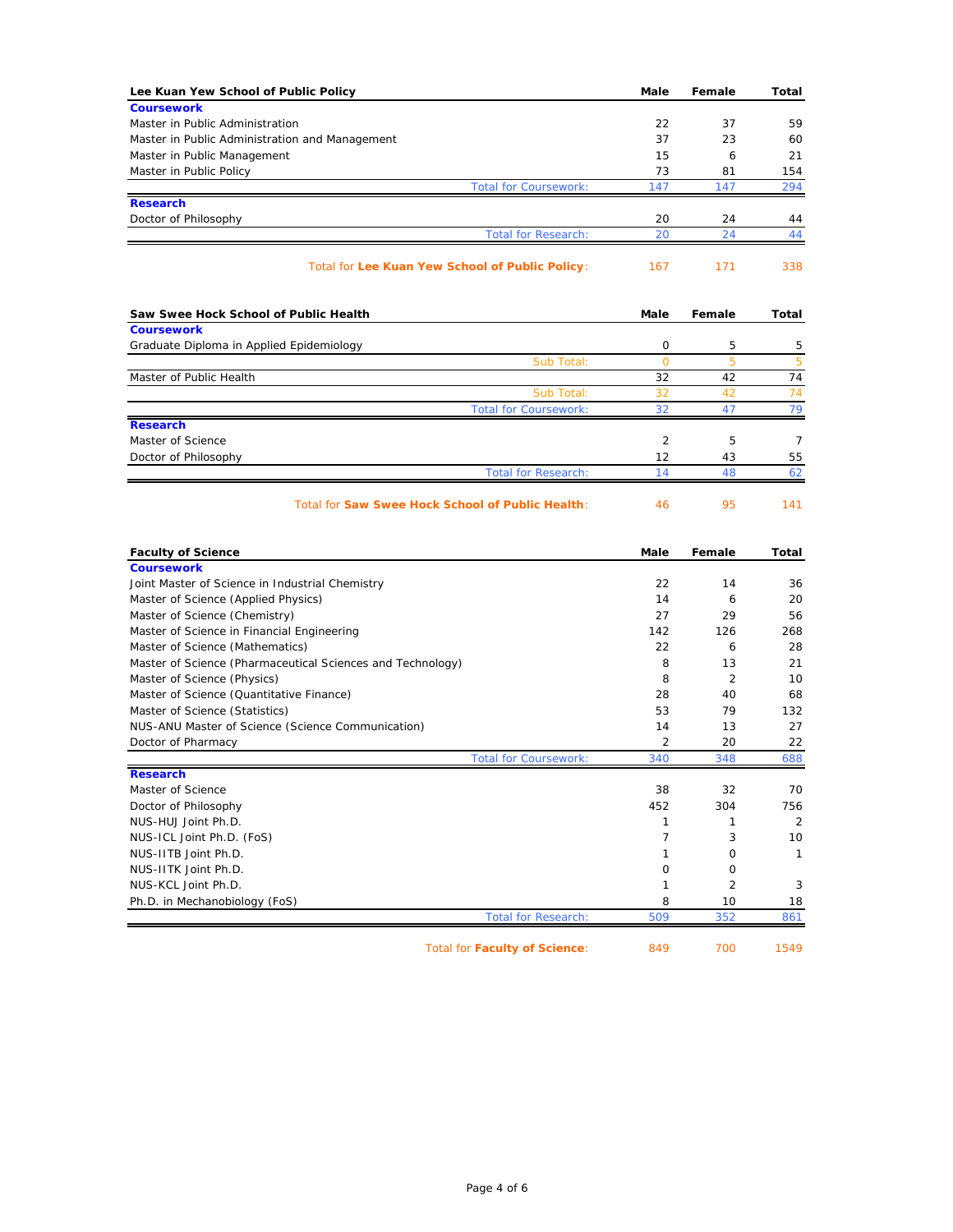| Yong Loo Lin School of Medicine                    | Male           | Female         | Total |
|----------------------------------------------------|----------------|----------------|-------|
| <b>Coursework</b>                                  |                |                |       |
| Graduate Diploma in Family Medicine                | $\mathbf{1}$   | 0              | 1     |
| Graduate Diploma in Family Practice Dermatology    | 25             | 10             | 35    |
| Graduate Diploma in Geriatric Medicine             | 11             | 12             | 23    |
| Graduate Diploma in Mental Health                  | 16             | 11             | 27    |
| Graduate Diploma in Occupational Medicine          | $\mathbf 0$    | 0              | 0     |
| Graduate Diploma in Palliative Medicine            | 11             | 10             | 21    |
| Graduate Diploma in Tissue Banking                 | 0              | 0              | 0     |
| Sub Total:                                         | 64             | 43             | 107   |
| Master of Clinical Investigation                   | 21             | 17             | 38    |
| Master of Medicine (Anaesthesiology)               | 2              | 2              | 4     |
| Master of Medicine (Diagnostic Radiology)          | 3              | 2              | 5     |
| Master of Medicine (Emergency Medicine)            | 1              | 0              | 1     |
| Master of Medicine (Family Medicine)               | 0              | 0              | 0     |
| Master of Medicine (Internal Medicine)             | 0              | 2              | 2     |
| Master of Medicine (Ophthalmology)                 | 0              | 0              | 0     |
| Master of Medicine (Orthopaedic Surgery)           | 26             | 4              | 30    |
| Master of Medicine (Paediatric Medicine)           | $\overline{2}$ | 11             | 13    |
| Master of Medicine (Surgery)                       | 15             | 3              | 18    |
| Master of Nursing                                  | 4              | 71             | 75    |
| Master of Science (Audiology)                      | 6              | 11             | 17    |
| Master of Science (Speech and Language Pathology)  | 0              | 21             | 21    |
| Sub Total:                                         | 80             | 144            | 224   |
| <b>Total for Coursework:</b>                       | 144            | 187            | 331   |
| <b>Research</b>                                    |                |                |       |
| Master of Science                                  | 17             | 24             | 41    |
| Master of Science (Nursing)                        | 0              | 7              | 7     |
| Doctor of Philosophy                               | 147            | 204            | 351   |
| Doctor of Philosophy (Nursing)                     | 2              | 21             | 23    |
| NUS-HUJ Joint Ph.D.                                | 0              | $\overline{2}$ | 2     |
| NUS-ICL Joint Ph.D. (SoM)                          | 2              | $\mathbf 0$    | 2     |
| PhD in Cancer Biology                              | 25             | 18             | 43    |
| <b>Total for Research:</b>                         | 193            | 276            | 469   |
| Total for Yong Loo Lin School of Medicine:         | 337            | 463            | 800   |
| Yong Siew Toh Conservatory of Music                | Male           | Female         | Total |
| <b>Coursework</b>                                  |                |                |       |
| Master of Music                                    | 4              | 1              | 5     |
| <b>Total for Coursework:</b>                       | 4              | 1              | 5     |
| Total for Yong Siew Toh Conservatory of Music:     | 4              | 1              | 5     |
| Duke-NUS Graduate Medical School S'pore            | Male           | Female         | Total |
| <b>Coursework</b>                                  |                |                |       |
| Doctor of Medicine                                 | 145            | 126            | 271   |
| <b>Total for Coursework:</b>                       | 145            | 126            | 271   |
| <b>Research</b>                                    |                |                |       |
| Doctor Of Philosophy                               | 32             | 33             | 65    |
| <b>Total for Research:</b>                         | 32             | 33             | 65    |
| Total for Duke-NUS Graduate Medical School S'pore: | 177            | 159            | 336   |